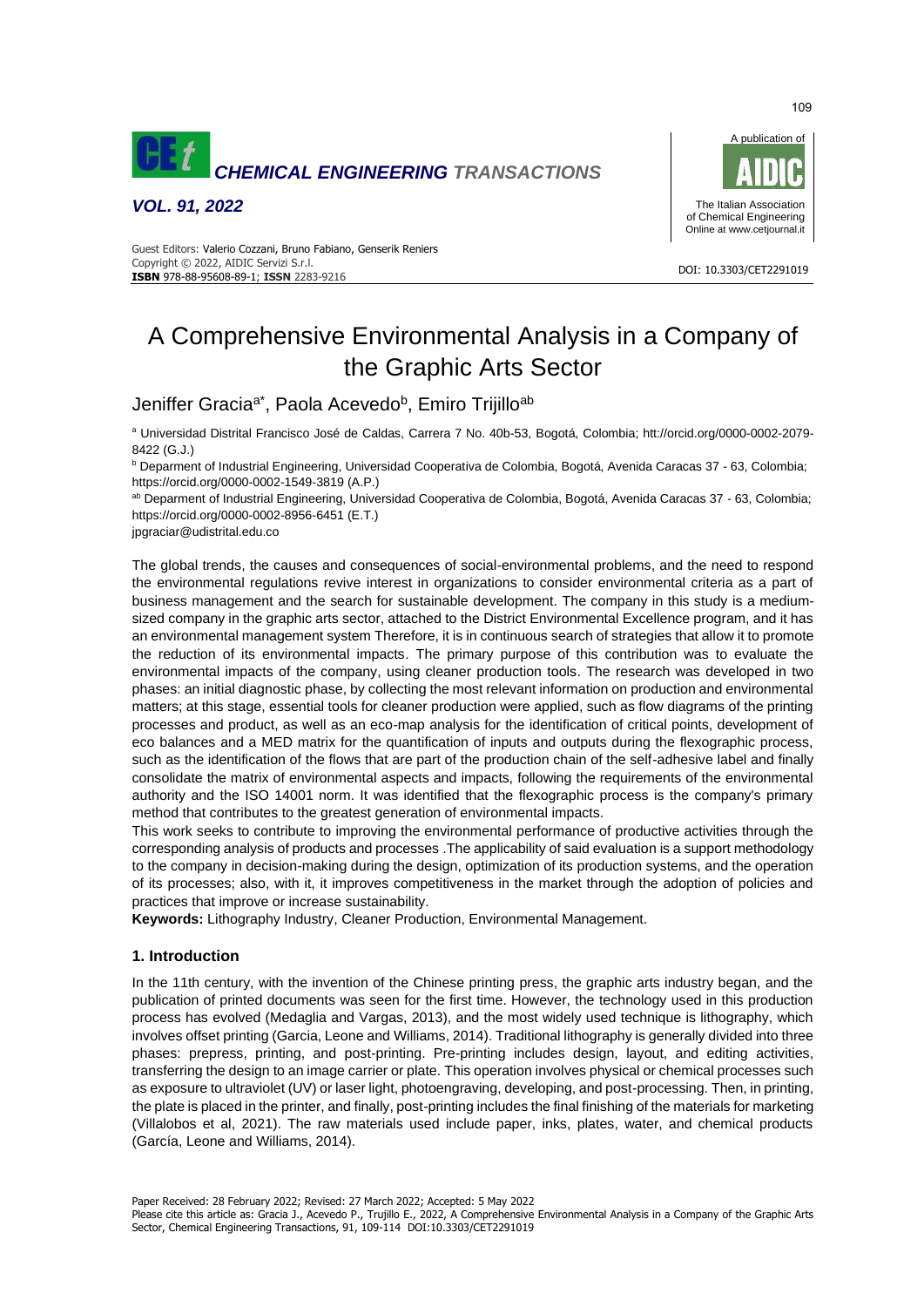Likewise, because of the production process of the lithographic industry, wastewater, gaseous emissions, and ordinary and extraordinary solid waste are generated (García, Leone and Williams, 2014; Dimate and Chirley, 2014). Wastewater from the printing industry is highly variable in chemical composition due to the diversity of products used in the processes. In general, they are characterized by high chemical oxygen demands (COD), color permanence, total suspended solids (Prica et al 2016); which results in a low biodegradability index, toxicity higher than 90 %, and a high concentration of organic matter (Ding, Chen and Fan, 2011; Torresano, 2017). Solid waste from the printing industry can be classified into four main groups: recyclable, non-recyclable, hazardous, and handling waste. The main ones are paper and cardboard scraps, cleaning rags with solvent and ink, used or defective plates, empty solvent containers, ink and toner cartridges, and damaged plastic packaging (Garcia, Leone and Williams, 2014).

The amount of waste generated by the graphic communication industry has generated 3.1 million kilograms of hazardous waste. By type of waste, 51% is related to the use of inks, followed by other chemicals and solvents with a share of 33% in the amount of waste. Furthermore, the manufacturing industry is one of the most energydemanding sectors, as the operation of machinery and equipment depends on it. For 2017, the national energy consumption in Colombia's manufacturing industry was 16,429 GWh, according to information obtained from the Annual Manufacturing Survey (Villalobos, et al, 2021).

It is considered of great interest to evaluate the environmental impacts of the printing industry in order to identify its main effects and generate preventive, corrective, and compensatory measures towards the environment (Mora, Molina and Sibaja, 2016). The main environmental impacts of the lithographic industry include

- Gaseous emissions from volatile liquids from ink thinners and cleaners (García, Leone and Williams, 2014; Dimate and Chirley, 2014)
- Wastewater discharge (Prica et al, 2016)
- Use of hazardous materials and the generation of solid waste (Bautista, Toloza and Sanes, 2019)

In this work, the main environmental impacts generated in a lithographic industry in Bogotá were identified, assessed, and prioritized through the development of cleaner production tools.

## **2. Materials and methods**

This research focused on analyzing the label production process, intending to estimate the environmental impacts of the company's flexographic printing process. This evaluation was carried out for one year in the stages described below: Diagnosis of the environmental impacts of a graphic arts industry using cleaner production tools, for which the company's facilities were visited to recognize the development of its production processes and achieve the Initial Environmental Review, to identify the inputs and outputs of materials and energy of the flexographic process, In order to identify the inputs and outputs of materials and energy of the flexography process, the Materials, Energy and Waste Matrix was made and to record the balance of volume and composition of the flow of materials and energy that exist in the processes, flow diagrams, and the Ecobalance were made, while to identify and locate areas or critical points of high risk of contamination the Ecomaps were made, and the Matrix for the identification of aspects and assessment of environmental impacts was also constructed. (Marin, 2014).

#### **3. Results and Analysis**

The company's flexography process was analyzed using the necessary tools to assess the environmental impacts of the process. It began with the recognition of the production stages, which are detailed below:

**-Pre-printing:** The pre-printing process is broken down into two main stages: image processing and plate processing. The first stage is the design and preparation of the film in order to subsequently print the plate that will serve as a mold for the repetition process. This pre-printing stage does not generate significant environmental issues; however, it generates solid and liquid waste such as developers, fixers, cleaning product containers, and dirty rags derived from obtaining printing films. Due to their characteristics, the residues are not usable waste and are deposited according to their classification based on their integrated solid waste management program.

**-Printing:** This is the main operational stage, starting with preparing raw materials according to the production order, the printing process, and the first quality control. The printing is carried out by the OMET machine on a substrate or support (polypropylene, polyethylene, or PCV) using fast-drying inks using UV technology which does not generate volatile compounds. One of the flexographic process characteristics is the issue of the range of colors or Pantone that meets the requirements of the order. In the proofing phase, up to 200 or 300 linear meters of a printed substrate can be wasted due to a color error, paper mismatch, or printer failure; therefore, it

110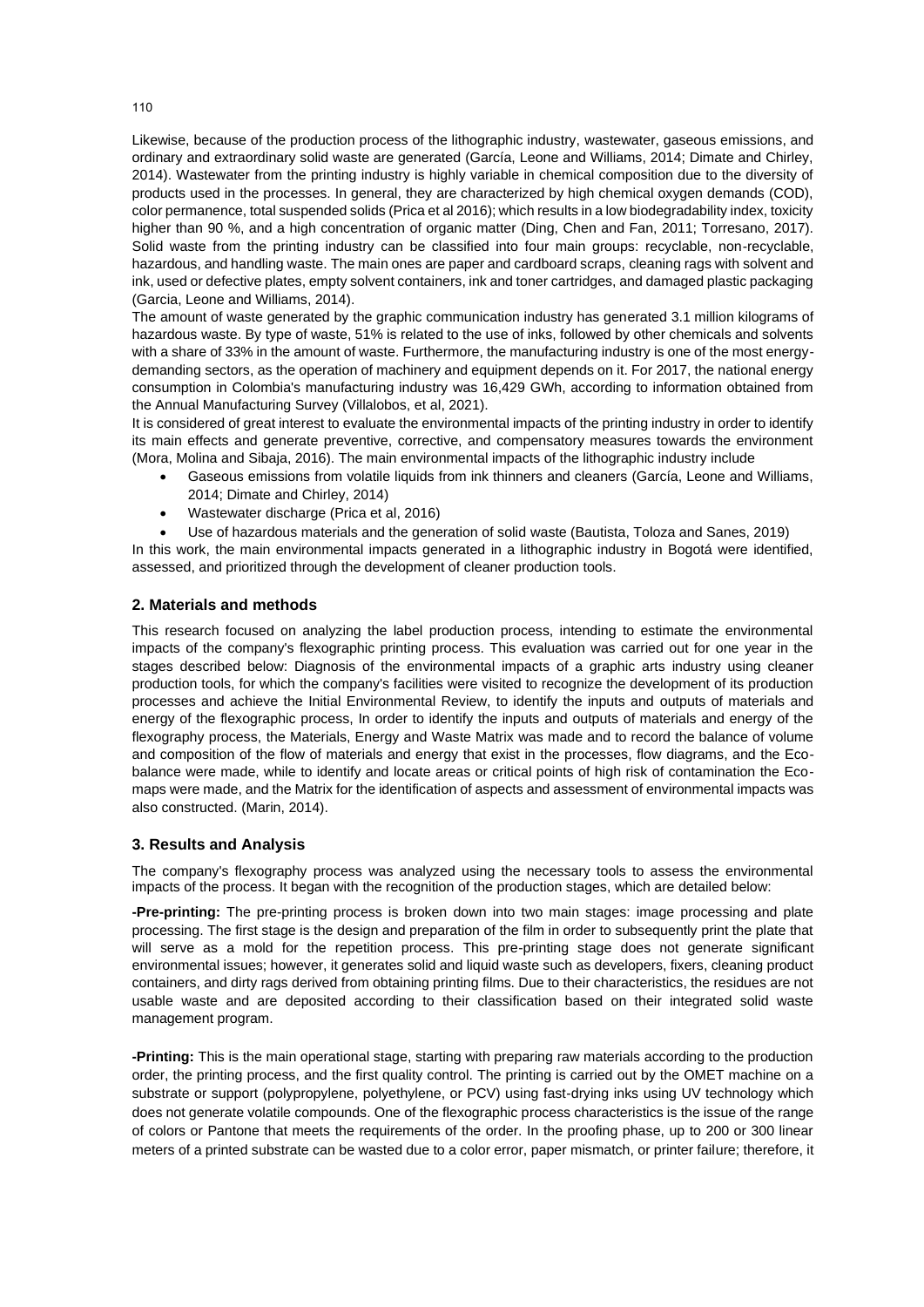is a complex operation that requires a lot of control and attention from the operators present. It was also identified that some waste is generated during the printing stage from cleaning the rollers and surplus ink, which are correctly classified as hazardous waste and stored in their respective areas under the provisions of the integrated solid waste management program in force. Table 1 resume the main information for this first stage.

*Table 1: Time taken to print according to production order*

| Type of print | Order            | <b>Number of labels</b> | <b>Characteristics</b>                                    | Average time |
|---------------|------------------|-------------------------|-----------------------------------------------------------|--------------|
| Flexography   | Bona ropa floral | 15000                   | Width:83<br>Capacity 2<br><b>Repetition 4</b><br>M22 6500 | $4 - 6 h$    |

**-Finishing:** In the flexo process, unlike the digital process, the OMET printing machine can print, laminate and die-cut at the same time, which optimizes transfers to other machines. The die-cutting process stands out for the finishing stage, which generates the most significant amount of waste known as discarded waste and glassine in the guillotining process, which is a potentially usable waste with the potential for transformation or reincorporation of its life cycle. This can be seen in detail in figure 1.



*Figure 1: Flexographic process diagram*

The central environmental aspect of flexo label printing is the energy consumption of all the equipment involved in the production, including OMET FX 330-2, OMET FX 330 -2, OMEGA, Rewinder FG40CP Slitter, Practic-Satur, Guillotine.

The high consumption is since they are high-powered machines with an average running time of 16 hours, the OMETs run 24 hours a day for six days a week, there are three flexo printers, and depending on demand, there are two running on average. The production order and its characteristics, such as different finishes, size determine which machines, materials, or additional inputs are needed to fulfill the order.

The following phases of the production process were considered for preparing the eco-balance: Pre-printing, printing, and finishing, over one year. As for pre-printing, this is divided into two unitary processes, image processing, and plate processing; the printing processes include the preparation of the order form, flexo printing,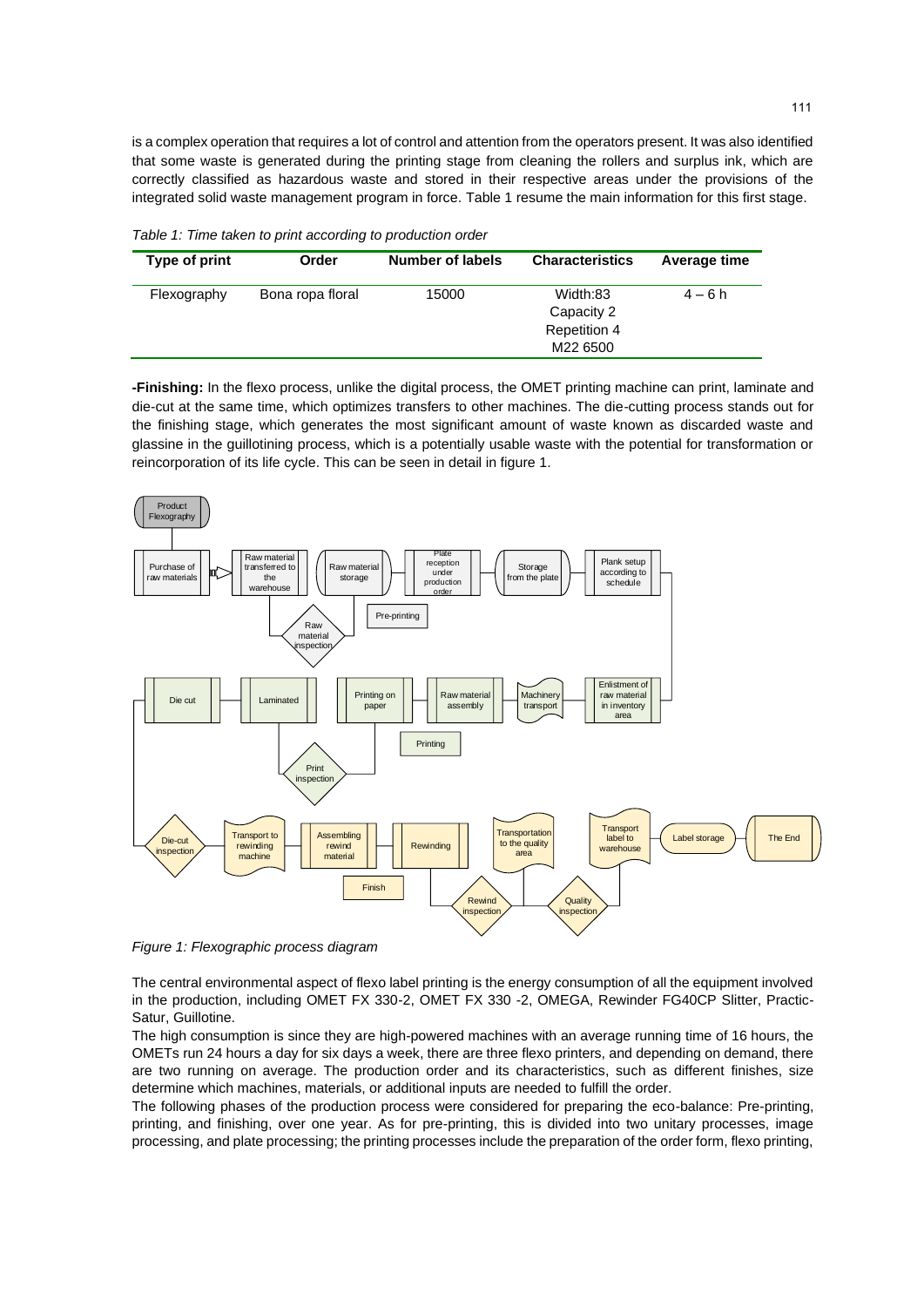and quality control; and concerning finishing, this is subdivided into the following processes: die-cutting, rewinding and quality control.

The inputs and outputs were identified to construct the balance sheet flow diagram shown in Figure 2. This diagram is a structured method for reporting the flow of inputs and outputs of resources, raw materials, energy, products, by-products and waste in a given organization and over a while.



*Figure 2. Flow diagram Sheet of Label Flexographic Printing Process*

One of the tools used to detail the company's environmental profile in its production processes was the materials, energy, and waste matrix, which allows a qualitative diagnosis by crossing the stages of the life cycle of the company's printing processes concerning the environmental effects that occur at each stage.

Table 2 shows the materials, energy, and waste matrix of the flexographic printing process, in which the critical points that generate the most significant environmental impacts due to energy consumption or the generation of waste and toxic waste are determined.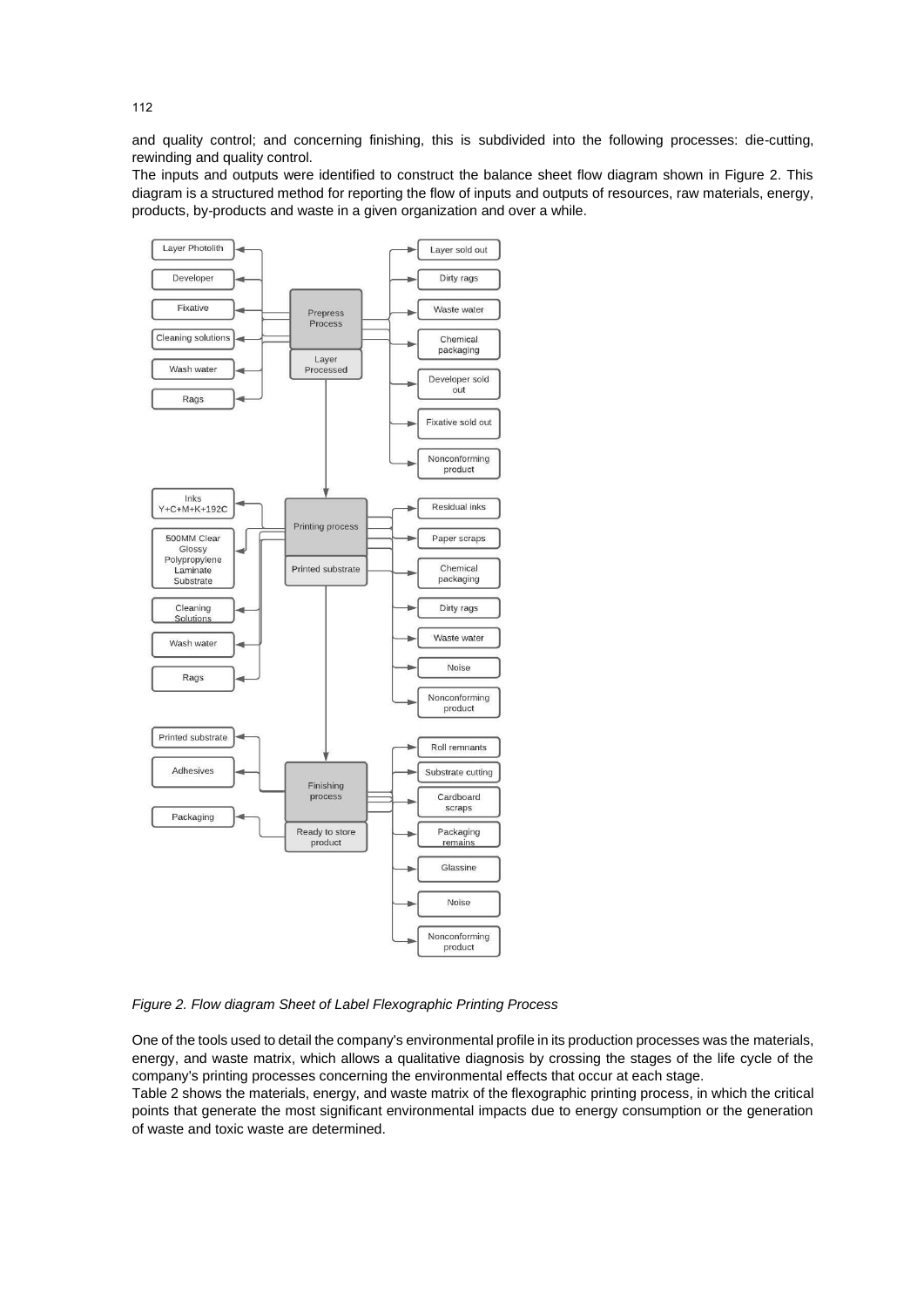| <b>STAGES</b>                          | М                                                                                                                                                 | Е                                                                                 | W                                                                                                     |
|----------------------------------------|---------------------------------------------------------------------------------------------------------------------------------------------------|-----------------------------------------------------------------------------------|-------------------------------------------------------------------------------------------------------|
| <b>Procurement</b><br>of raw materials | Renewable wood fiber (pulp)<br>Vegetable oils<br>Mineral oils<br>Metals (Aluminum)<br>Chemicals Inorganic salts                                   |                                                                                   | $Kg$ of $CO2$ from the<br>production of capital<br>goods<br>transport<br>to<br>plant.                 |
| <b>Pre-printing</b>                    | Art<br>Enamelled<br>Design;<br>Paper<br>Polypropylene,<br>polyethylene,<br>polyvinyl<br>chloride and nitrocellulose,<br>Varnishes, Polyester PVC. | Energy in the printing of<br>the technical package                                | Paper<br>waste<br>(substrate),<br>polymer<br>waste.                                                   |
| <b>Print</b>                           | Anilox Moulds Cleaning Foil<br>Aluminium Foil<br><b>Inks</b>                                                                                      | Electrical<br>energy<br>consumption in printing<br>No. hours x power              | Aluminium plate Used<br>moulds Contaminated<br>plastic<br>packaging of<br>inks and ink additives      |
|                                        | Acetate<br>Water, Developer, Fixative,<br><b>THINNER Industrial Alcohol</b>                                                                       | Net energy used (kWh)<br>Electrical<br>energy<br>consumption in printing<br>(kWh) | Contaminated<br>metal<br>containers of liquids<br>solvents<br>and<br>Contaminated<br>rags.            |
|                                        |                                                                                                                                                   |                                                                                   | Paper waste Noise                                                                                     |
|                                        | Machine and equipment<br>OMET unit of use in hours                                                                                                |                                                                                   |                                                                                                       |
| <b>Finishing</b>                       | <b>Printed Substrate</b><br>Adhesives Polyethylene in<br>rolls<br>CARDBOARD CORE net<br>packaging use (Kg)                                        | Electricity consumption<br>in finishing                                           | Finished<br>Product<br>Recyclable<br>Waste<br>Glasin<br>Scrap - Paper - Plastic -<br>Cardboard -Noise |
|                                        | Machine and equipment<br>OMET unit of use in hours                                                                                                |                                                                                   |                                                                                                       |
| <b>Distribution</b>                    | Land transport                                                                                                                                    | CO <sub>2</sub><br>from<br>petrol<br>production<br>Fuel                           | $Kg$ CO <sub>2</sub> from transport                                                                   |

*Table 2: Materials, energy and waste matrix flexographic printing*

To produce 4170 linear meters of printed labels in 6.2 hours, the energy consumption of 4037.5 Kw/h is estimated. Used 4170 m of white polypropylene, 47 kg of inks, wypall, prime, and core, generating 260m of Descartone, 1.5 contaminated wypall, two inkjet containers, and 341m of Glassine.

## **4. Conclusions**

The environmental impacts of the production of self-adhesive labels using flexographic and digital printing technologies were identified and evaluated in a manufacturing company in the graphic arts sector located in the city of Bogotá D.C., which is continuously improving its environmental performance. The results of this study contributed to its costs System, as well as to the decision-making process of senior management to achieve international certification standards, since the company has been working on its environmental aspects over the last few years (Aguilar & Costilla, 2018; Anampi, et al, 2018). With the application of cleaner production tools, the main environmental impacts of the flexographic printing processes were diagnosed, including the high